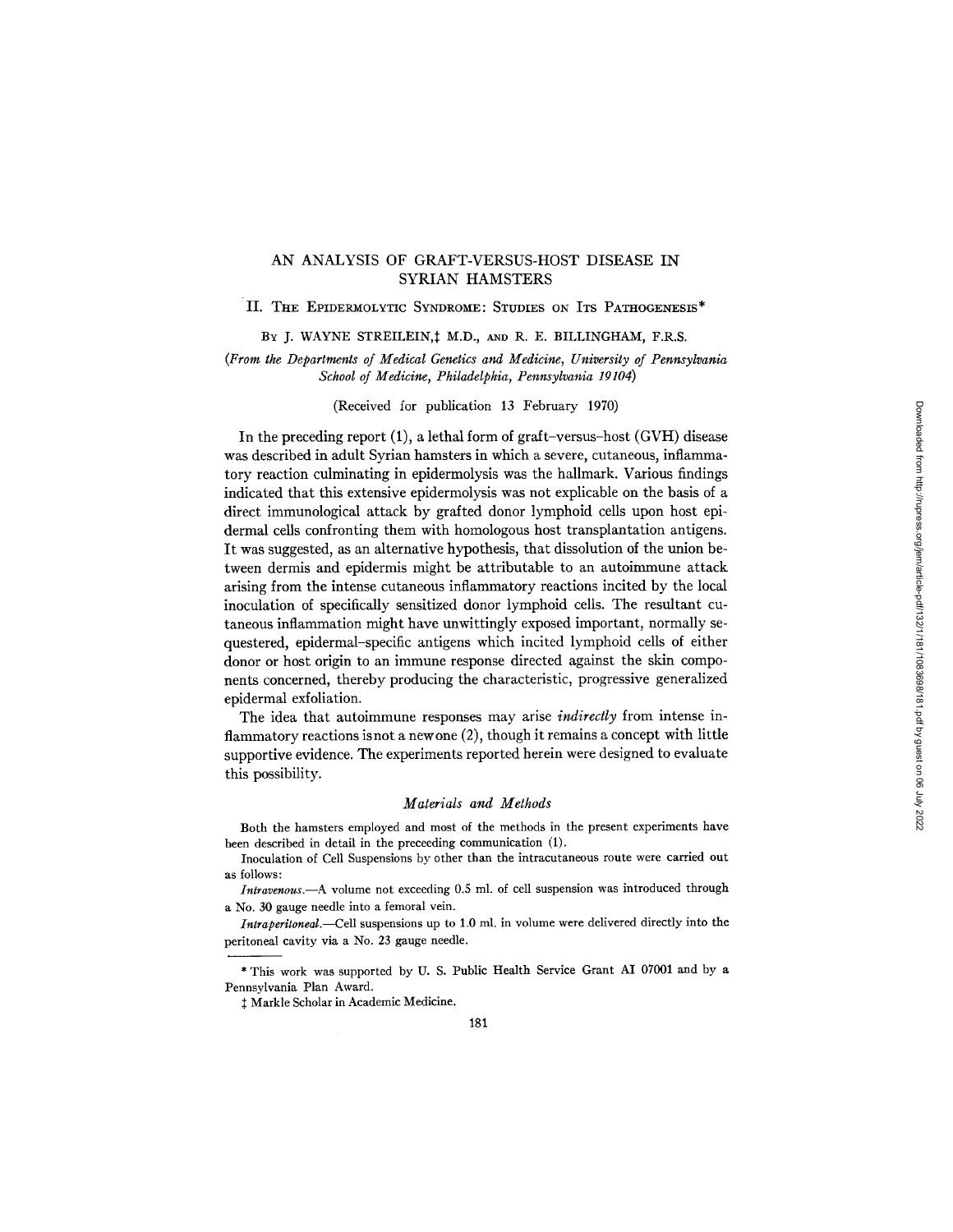*lntramuscular.--The* required number of cells suspended in a volume of 0.5 ml. were injected in 0.1 ml. aliquots via a No. 25 gauge needle at different sites in the hamstring and dorso-lumbar muscles.

Horse anti-hamster lymphocyte serum (ALS), kindly provided by Dr. C. F. Shaffer, was prepared by injecting a horse subcutaneously with  $200 \times 10^6$  hamster lymph node cells suspended in Complete Freund's Adjuvant, followed in a month by four additional intravenous boosts of  $1 \times 10^9$  hamster lymphoid cells spaced at 1 wk intervals. 1 wk later the serum was harvested and, when administered at a dose schedule of 1.0 ml. twice a week, was capable of sustaining homografts of skin beyond 50 days on treated hamsters (3).

MHA donors of the bone marrow cells used ig the experiments described on page 189 were injected intramuscularly with 1 ml. of ALS on days 7, 4, and 1 before their sacrifice.

#### EXPERIMENTS AND RESULTS

*Influence of Route of Inoculation on Elicitation of Epidermolysis.*—Even before the possibility was considered that the epidermolysis might have an autoimmune basis, several lines of evidence pointed to the importance of the *skin* in the elicitation of this syndrome in hamsters. Most pertinent was the observation that this unique accompaniment of graft-versus-host reactivity was initiated consistently by inoculation of donor lymphoid cells into the skins of  $F_1$ hybrids. To define further the importance of this route of inoculation, parallel experiments were set up in which panels of 10 or more adult (CB  $\times$  MHA)F<sub>1</sub> hybrids received a standard inoculum of  $200 \times 10^6$  MHA-anti-CB lymphoid cells by one of the following routes: intracutaneous, intramuscular, intraperitoneal, and intravenous. The results of these experiments (see Table I) indicate that epidermolysis could only be initiated by the administration of donor cells by the *intracutaneous* route. The utter dependence of the pathogenesis of this condition upon cutaneous inoculation was surprising since homologous diseases have been readily procurable in other species by employing the intravenous or intraperitoneal routes  $(4)$ . It should be pointed out that  $F_1$  hybrid recipients of MHA lymphoid cells introduced by parenteral routes *other* than the skin ultimately exhibited a more classic picture of chronic homologous disease of greatly delayed onset and devoid of the epidermolytic component. This will form the basis of a subsequent report.

It has previously been reported that the acute skin disorder is transferable adoptively from affected to normal  $F_1$  hybrids by means of viable lymphoid cells (1). In the relevant experiments, both the inciting inoculum of MHAanti-CB cells, and the "transferred" lymph node cells were delivered to their respective hosts by the intracutaneous route. In light of the apparent requirement for *intracutaneous* inoculation of putative attacking cells, tests were performed to determine whether passage of the disease from affected to normal animals was also dependent upon intracutaneous injection of cells. Two panels of 10 (CB  $\times$  MHA)F<sub>1</sub> hybrids were challenged with 200  $\times$  10<sup>6</sup> MHA-anti-CB lymphoid cells per host, the animals in panel 1 receiving the donor cell inoculum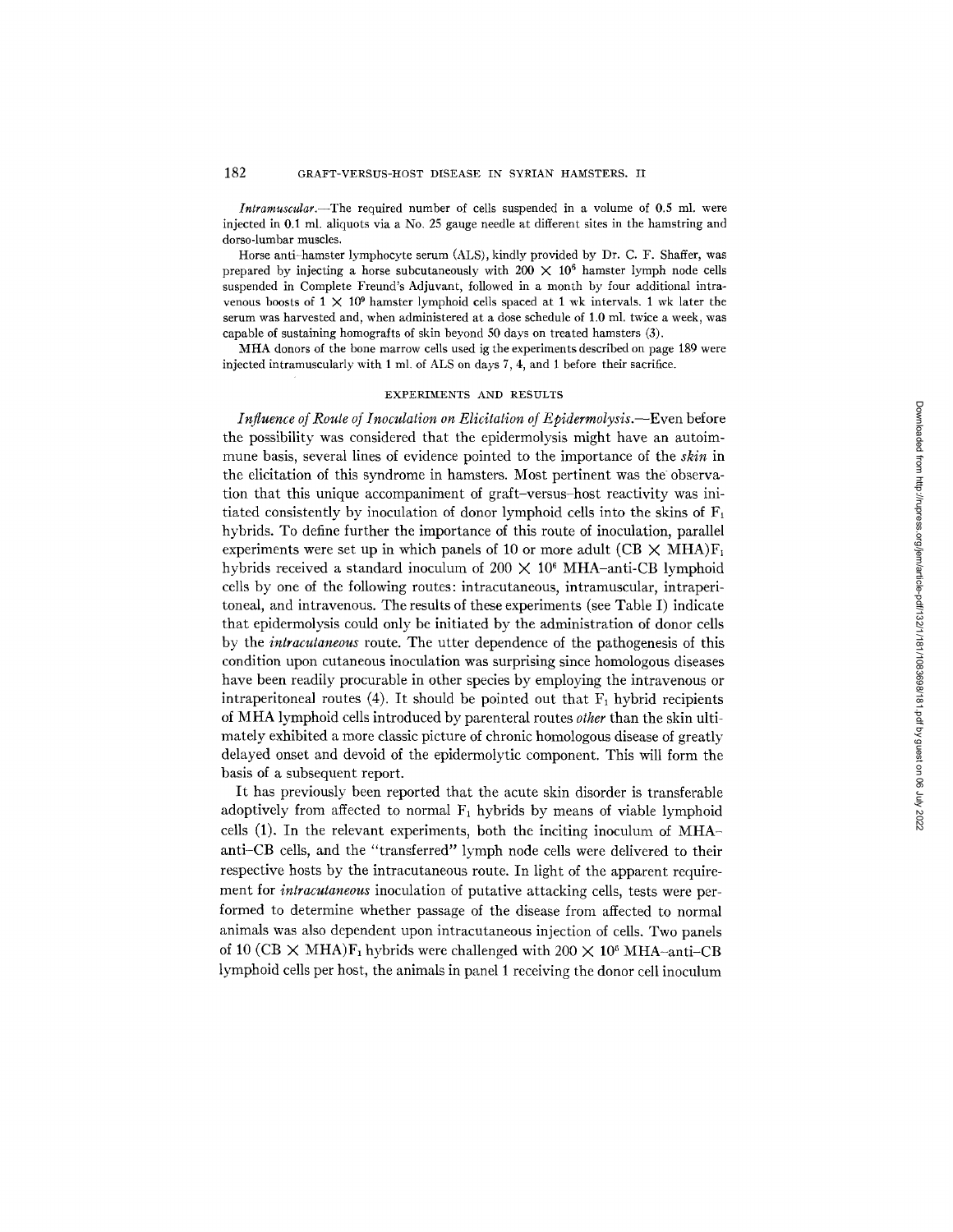via their skins, while those in panel 2 received similar cells by the intravenous route. 7 days later both groups of animals were killed, their lymph nodes pooled, and cell suspensions prepared therefrom. One donor equivalent of cells from a panel 1 donor was delivered to each of 10 normal (CB  $\times$  MHA)F<sub>1</sub> hybrid hosts intravenously; whereas the lymph node cells harvested from panel 2 animals were given to a second group of 10 normal (CB  $\times$  MHA)F<sub>1</sub> hybrids (again 1 donor equivalent per host) by the intracutaneous route (see Table II). The development of epidermolysis in the secondary hosts was found to be *completely*  dependent upon the route of inoculation by which the *primary* host had received the MHA cells. If these attacking cells were given initially by vein, subsequent transfer to secondary hosts by the intracutaneous route failed to evoke epidermolysis. However, if the attacking cells reached their initial host through

|--|--|--|

*Influence of Route of Inoculation of 200 X 106 MHA-anti-CB Lymph Node Cells on Elicitation of Epidermolysis in*  $(CB \times MHA)F_1$  *Hybrids* 

| Route of inoculation | No. of animals | No. of animals     |       |                  |       |
|----------------------|----------------|--------------------|-------|------------------|-------|
|                      | tested         | With epidermolysis |       | Alive at 30 days |       |
|                      |                |                    | $\%$  |                  | $\%$  |
| Intracutaneous       | 50             | 50                 | (100) |                  | (2)   |
| <b>Intravenous</b>   | 50             | 0                  | (0)   | 48               | (96)  |
| Intraperitoneal      | 15             | 0                  | (0)   | 15               | (100) |
| Intramuscular*       | 16             | 0                  | ω.    | 16               | (100) |

\* Aliquots of the total dose of donor cells were delivered into multiple sites in hamstring and dorso-lumbar muscle groups.

the skin, the disease could be transferred successfully to secondary  $F_1$  hosts by the intravenous route, i.e., *without a* renewed exposure to the cutaneous milieu.

To investigate further the apparent importance of the cutaneous route, (CB  $\times$  MHA)F<sub>1</sub> hybrid hosts were challenged with a standard dose of 200  $\times$ 106 MHA-anfi-CB lymphoid cells divided so that a variable proportion was delivered intracutaneously, while the remainder was given intravenously. The results are presented in Table III Since prior experiments had indicated that  $50 \times 10^6$  MHA-anti-CB lymphoid cells given intracutaneously would elicit epidermolysis in adult  $F_1$  hybrids, it was not surprising that a similar dose given in conjunction with an additional  $150 \times 10^6$  MHA cells delivered intravenously would also evoke the acute disease. However, it was unexpected that as few as  $20 \times 10^6$  MHA cells administered intracutaneously along with 180  $\times$  10<sup>6</sup> similar cells given intravenouly regularly incited the acute skin syndrome, and in some instances as few as  $10 \times 10^6$  cells delivered via the former route were effective when combined with the intravenous injection. Neither of these in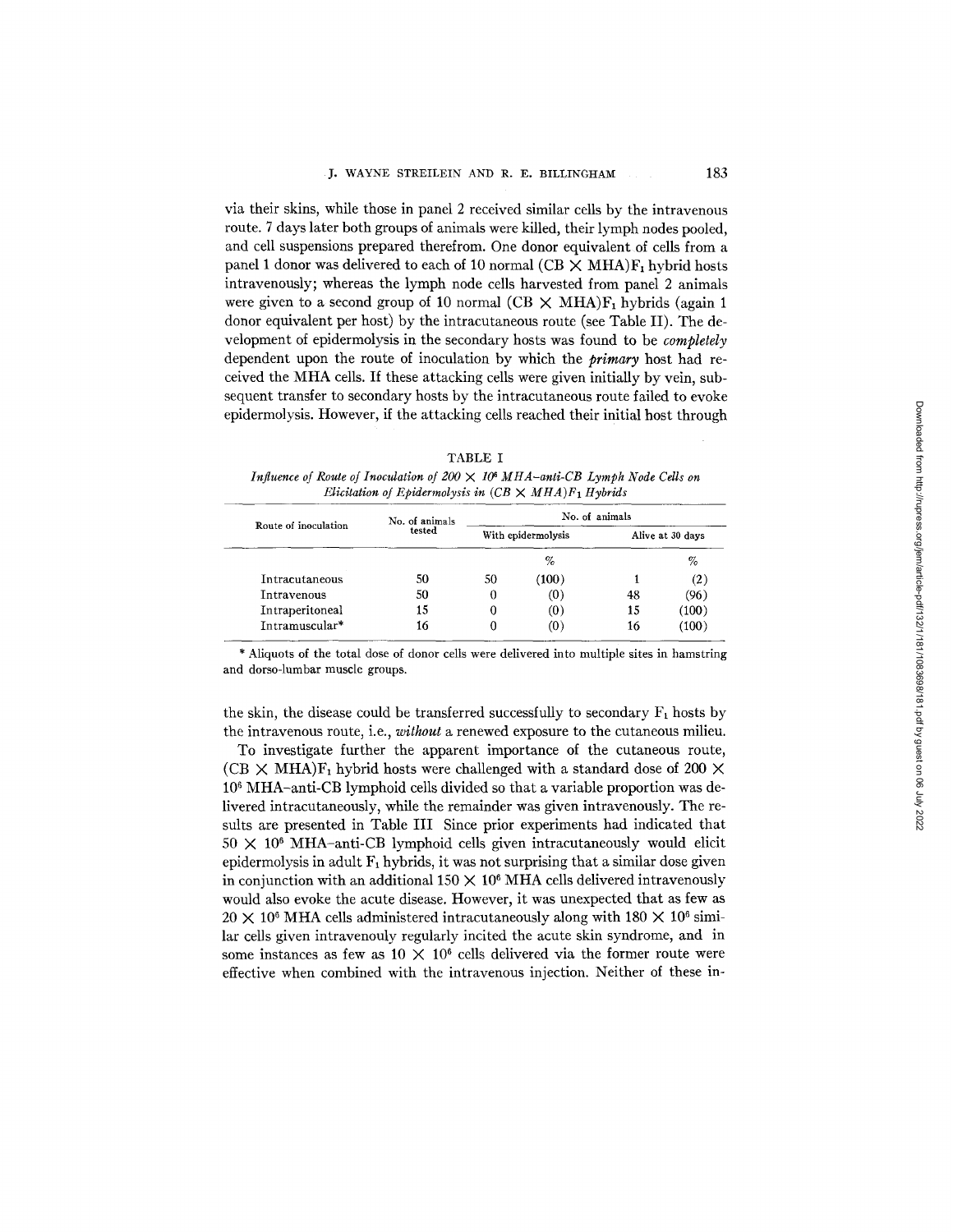tracutaneous inocula when administered *alone* to adult F<sub>1</sub> hybrid hosts evoked the disease.

*Effect of Excision of Inoculation Sites on Development of Epidermolysis.--*  Previous observations on epidermolysis in  $F_1$  hamsters suggested that the dermal-epidermal cleavage began at the inoculation sites and spread centrifugally until the entire integument was affected. It seemed as if the inflammatory re-

## TABLE II

## *Influence of Route of Inoculation on Inciting Cells on Adoptive Transfer of Epidermolysis in Hamsters*

Each primary (CB  $\times$  MHA)F<sub>1</sub> host received 200  $\times$  10<sup>6</sup> lymphoid cells from MHAanti-CB donors. All secondary hosts were  $(CB \times MHA)F_1$  hybrids, which received one donor equivalent of lymph node cells from appropriate primary hosts.

| Route of inoculation into<br>primary hosts | Route of inoculation into<br>secondary hosts | No. of secondary<br>hosts tested | No. of secondary<br>hosts exhibiting<br>epidermolysis |
|--------------------------------------------|----------------------------------------------|----------------------------------|-------------------------------------------------------|
| Intracutaneous                             | Intravenous                                  | 10                               |                                                       |
| Intravenous                                | Intracutaneous                               |                                  |                                                       |

## TABLE III

*Capacity of Suspensions of MHA-anti-CB Lymph Node Cells to Elicit Epidermolysis in*   $(CB \times MHA)F_1$  Hybrid Hamsters Inoculated by Intravenous and/or Intracutaneous Routes

| No. of donor cells injected $(X 106)$ : |                  |                     | Appearance of epidermolysis |                   |
|-----------------------------------------|------------------|---------------------|-----------------------------|-------------------|
| Intravenously                           | Intracutaneously | No. of hosts tested | No. with epidermolysis      |                   |
|                                         |                  |                     |                             | %                 |
| 200                                     |                  | 50                  |                             | $\left( 0\right)$ |
| 190                                     | 10               | 6                   |                             | (33)              |
| 180                                     | 20               | 8                   |                             | (87)              |
| 150                                     | 50               | 0                   | h                           | (100)             |
| 100                                     | 100              |                     |                             | (100)             |
| 20                                      | 180              |                     |                             | (100)             |
| O                                       | 200              | 50                  | 50                          | (100)             |
|                                         | 50               | 13                  | 13                          | (100)             |
| 0                                       | 20               | 12                  |                             | (0)               |
| 0                                       | 10               | 6                   |                             | (0)               |

actions that developed at the injection sites acted as "infecting" foci from which the generalized cutaneous disease evolved. To test this hypothesis, a group of (CB  $\times$  MHA)F<sub>1</sub> hybrids each received 10 aliquots of 20  $\times$  10<sup>6</sup> MHA-anti-CB lymph node cells injected into their dorsal skins at separate sites. After 1, 2, 3, and 4 days had elapsed, subgroups of these animals were subjected to wide excision of their inoculation sites, down to and including the panniculus carnosus muscle. They were then observed for the development of epidermolysis (Table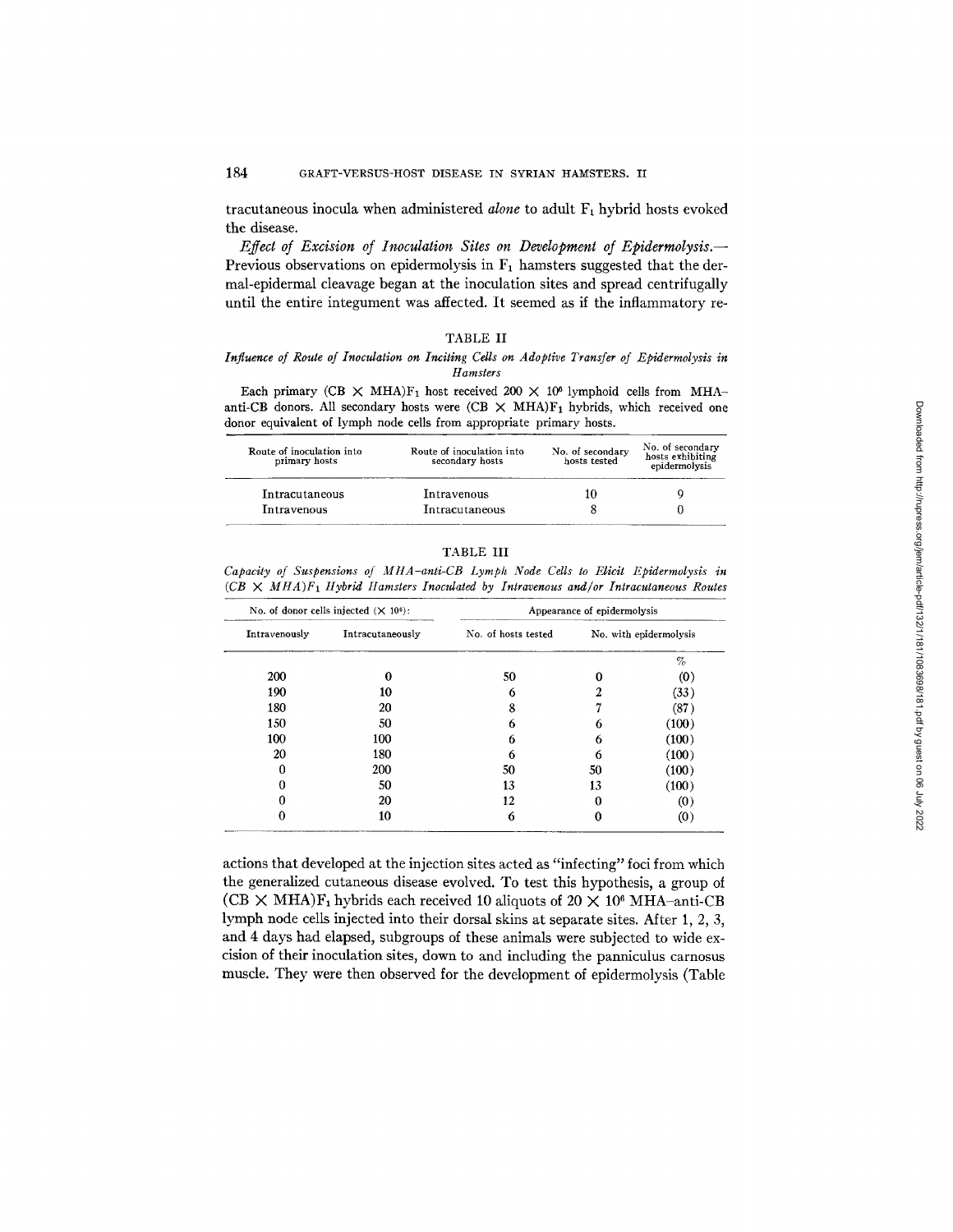IV). The results were incisive: excision of all immune lymphocyte transfer reaction sites 24 hr postinoculation prevented the subjects from developing any signs of the acute skin disorder. However, when excision of lesions was delayed 2, 3, or 4 days, all of the animals developed severe epidermolysis and succumbed.

To complement the studies described above, experiments were conducted in which cutaneous inoculation sites excised from  $F_1$  hybrids challenged intracutaneously with MHA lymphoid cells were tested for the presence of cells capable of causing the disease when administered to normal  $F_1$  hybrids; i.e., the ability to transfer the disease adoptively. Two approaches were employed: the pieces of excised skin, which included the  $\text{ILT}^1$  reaction sites, were either (a) grafted directly to prepared beds on normal or sublethally irradiated (CB  $\times$  MHA) $F_1$ hybrid hosts, or (b) minced finely, and teased apart to liberate suspensions of

*Influence of Excision of Immune Lymphocyte Transfer Reactions on Appearance of Epidermolysis in*  $(CB \times MHA)F_1$  *Hybrids Challenged Intracutaneously with MHA-anti-CB Lymph Node Cells* 

| Time after inoculation of<br>excision of cutaneous lesions | No. of animals tested | No. of animals with epidermolysis<br>% |                   |
|------------------------------------------------------------|-----------------------|----------------------------------------|-------------------|
| days                                                       |                       |                                        |                   |
|                                                            | 12                    |                                        | υ.                |
|                                                            | 10                    |                                        | (90               |
|                                                            | 10                    | 10                                     | (100)             |
|                                                            |                       |                                        | .100 <sup>o</sup> |

round cells which were then harvested and injected into the skins of normal or sublethally irradiated hybrid hosts. These studies were performed with cells from lesions of 24, 48, and 72 hr standing. No signs of epidermolysis developed in normal  $F_1$  hybrids that received lesion material by either procedure. However, clear-cut evidence of epidermolysis was forthcoming in three of four sublethally irradiated hosts receiving cells from "teased" lesions and in four of six similar hosts grafted with skin removed from primary hosts 24 hr after MHA lymphoid cell challenge. By contrast, neither grafts of intact skin nor "teased" cells obtained from skin reaction sites removed from primary  $F_1$  hosts 48 or more hours after initial challenge were able to incite the disease.

All the evidence so far presented implies that, to evoke acute epidermolysis in  $F_1$  hybrid hamsters, the specifically sensitized parental strain lymphoid cells *must* be injected *directly* into the host skin; it also suggests that, having remained at the local sites for about 24 hr, the attacking cells and/or their progeny emigrate in sufficiently large numbers that subsequent removal of the original skin lesions fails to influence the course of the impending disease. These results would seem to rule out the possibility that the original lesions acted as impor-

<sup>&</sup>lt;sup>1</sup> ILT, immune lymphocyte transfer.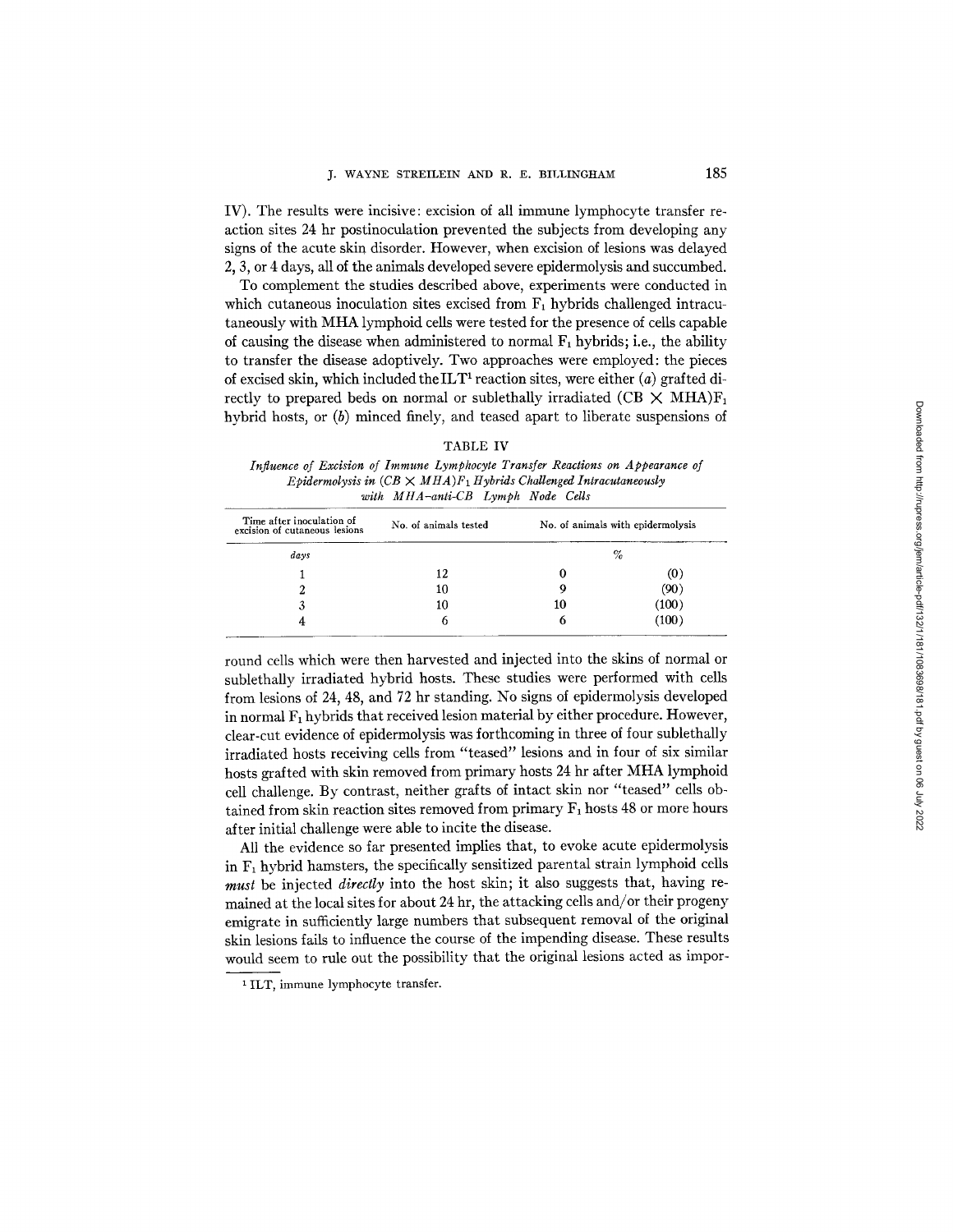tant "infecting" foci from which a generalized epidermolysis could proceed by direct extension. Lastly, the results of the various experiments reported strongly support the hypothesis that an autoimmune process directed against the epidermis may be the proximate cause of epidermolysis in hamsters.

*Experimental Reconstitution of Hypothetical Inflammatory Reaction in the Presence of Epidermal Antigens.--To* provide the clinching piece of evidence needed to validate the autoimmune hypothesis, it was necessary to reconstruct, by experimental artifice, the postulated confrontation between attacking MHA lymphoid cell and CB transplantation antigens in a milieu containing the puta-

| TABLE V                                                                               |
|---------------------------------------------------------------------------------------|
| Capacity of Various Cellular Mixtures to Elicit Epidermolysis following Intramuscular |
| Inoculation into $(CB \times MHA)F_1$ Hybrids                                         |

| Contents of cellular inoculum             | No. of cells per No. of animals<br>host $(X 106)$ | tested | No. which<br>developed<br>epidermolysis |  |  |
|-------------------------------------------|---------------------------------------------------|--------|-----------------------------------------|--|--|
| MHA-anti-CB lymph node                    | 200                                               | 10     | 10                                      |  |  |
| CB epidermal                              | 50                                                |        |                                         |  |  |
| MHA-anti-CB lymph node                    | 200                                               | 6      | 6                                       |  |  |
| MHA epidermal                             | 50                                                |        |                                         |  |  |
| $\div$<br>$(CB \times MHA)F_1$ lymph node | 120                                               |        |                                         |  |  |
| MHA-anti-CB lymph node<br>┿               | 200                                               | 10     | 9                                       |  |  |
| $(CB \times MHA)F_1$ lymph node           | 120                                               |        |                                         |  |  |
| MHA-anti-CB lymph node                    | 200                                               | 16     | 0                                       |  |  |
| CB epidermal                              | 50                                                | 4      | $\bf{0}$                                |  |  |
| $(CB \times MHA)F_1$ lymph node           | 120                                               | 4      | 0                                       |  |  |

tive skin-specific antigens, and in some site other than the skin. To accomplish this, suspensions of specifically sensitized cells from MHA strain donors were mixed with suspensions of epidermal cells prepared from normal CB donors and inoculated intramuscularly in  $(CB \times MHA)F_1$  hybrid hamsters. It had previously been shown that  $200 \times 10^6$  MHA-anti-CB lymphoid cells inoculated intramuscularly into  $F_1$  hamsters failed to provoke the acute skin disease (1). In the current experiments, however, it was found that when these cells were injected IM in conjunction with  $50 \times 10^6$  CB epidermal cells into  $F_1$  hybrid hosts, these animals developed full-blown epidermal necrolysis and most died. Inoculation of  $50 \times 10^6$  CB epidermal cells in the absence of admixed MHA node cells failed to affect the well-being of  $F_1$  hybrid recipients (Table V).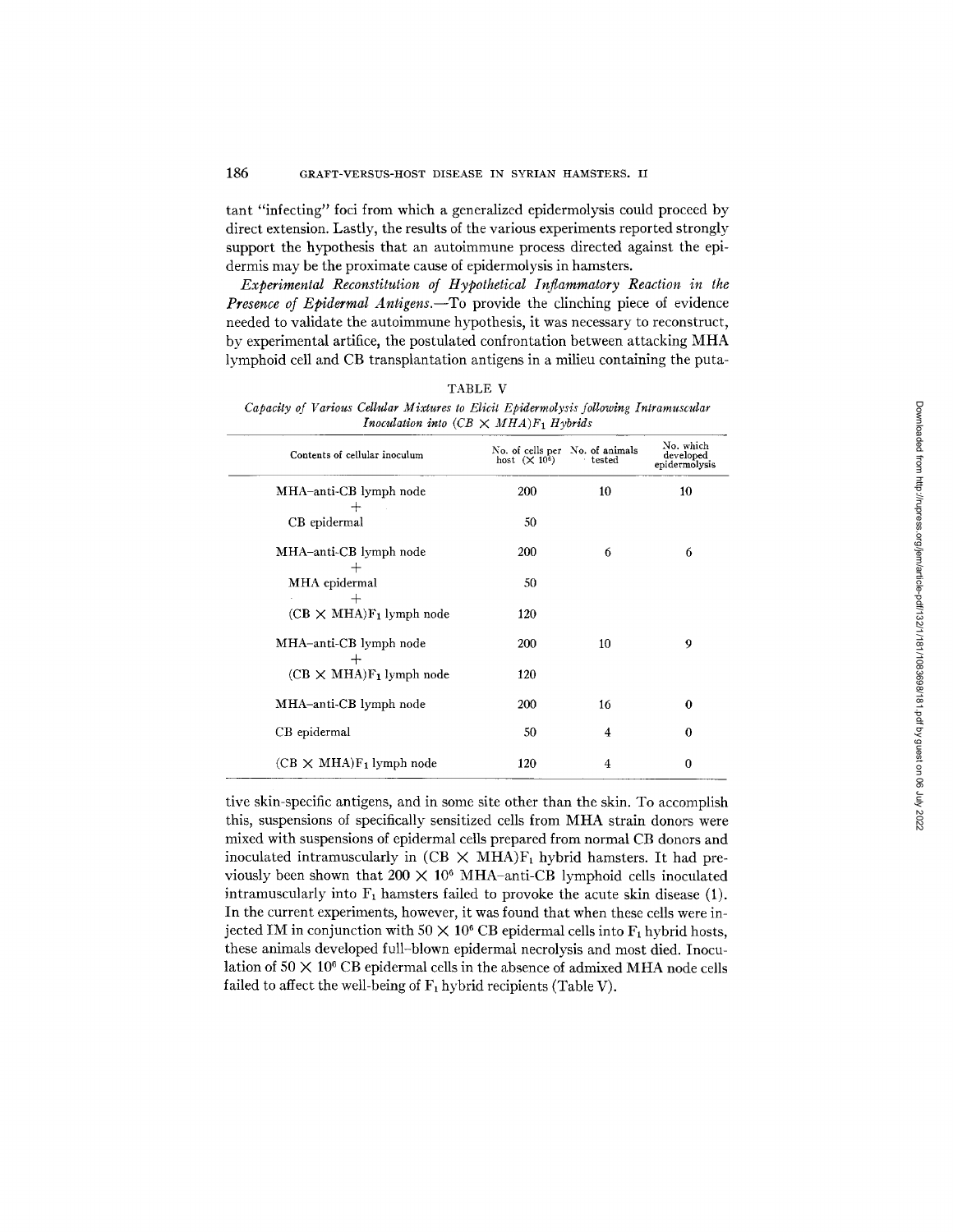In a variant of the above experiment, mixtures were prepared containing MHA-anti-CB lymphoid cells, MHA epidermal cells, and  $(CB \times MHA)F_1$ lymph node cells as sources of CB transplantation antigens. These mixtures, upon intramuscular inoculation into normal (CB  $\times$  MHA)F<sub>1</sub> hybrids, also caused the acute cutaneous disease. In this experiment it was presumed that the initial immunologic event was the attack upon  $F_1$  lymph node cells by MHA lymphoid cells, and that in the inflammatory reaction that ensued, previously hidden antigenic determinants on the "disinterested" MHA epidermal cells were exposed, leading to a second-order immune response directed against these very same epidermal-specific antigens.

In the control of these experiments, cell mixtures comprising only MHAanti-CB lymphoid cells and  $(CB \times MHA)F_1$  lymphoid cells were injected intramuscularly into adult  $F_1$  hybrid hamsters. Quite unexpectedly these  $F_1$  hybrids that received homologous lymphoid cell mixtures, *devoid* of epidermal cells, also developed severe epidermolysis and died (Table V). Clearly, no interaction could conceivably have taken place between immunologically competent cells and epidermal-specific antigens at the inoculation sites in the muscles of these animals.

Similar conclusions were suggested by a different experiment. Previous studies had shown that: (a) a standard inoculum of  $200 \times 10^6$  MHA-anti-CB lymphoid cells administered intravenously to  $(CB \times MHA)F_1$  hybrids failed to evoke epidermolysis, and (b) exposure of an  $F_1$  hybrid to sublethal irradiation significantly lowered the threshold by which a subsequent dose of MHA-anti-CB lymphoid cells could cause the disease when injected intracutaneously. Based on these findings, a group of 10 (CB  $\times$  MHA)F<sub>1</sub> hybrid hamsters was irradiated with 300 r and, 24 hr later, given  $200 \times 10^6$  MHA-anti-CB lymphoid cells intravenously. Once again, in an experimental situation in which there seemed little possibility for an immunologic interaction to develop within the confines of the skin, all 10 of these animals developed the typical signs of the acute skin syndrome.

*Reconsideration of the Passenger Cell Hypothesis.--Having* discarded the autoimmune hypothesis, another explanation was sought. Assuming that the sequence of events culminating in epidermolysis was initiated by the immunological attack of the grafted cells against host antigen-bearing cells of some kind, an earlier hypothesis was reconsidered: (a) host peripheral blood leukocytes, which normally percolate through the skin and subcutaneous tissues, may provide sufficient antigenic stimulus in their own right, and  $(b)$  that an immune response directed at these cells could indiscriminantly injure "innocent bystander" cells--epidermal cells in this instance--thereby provoking epidermolysis. The experiments described below were designed to evaluate this possibility.

*Demonstration of Rapidity with which Leukocytes Populate the Skin.-* 

Survival of skin isografts and homografts on  $F_1$  hamsters with epidermolysis: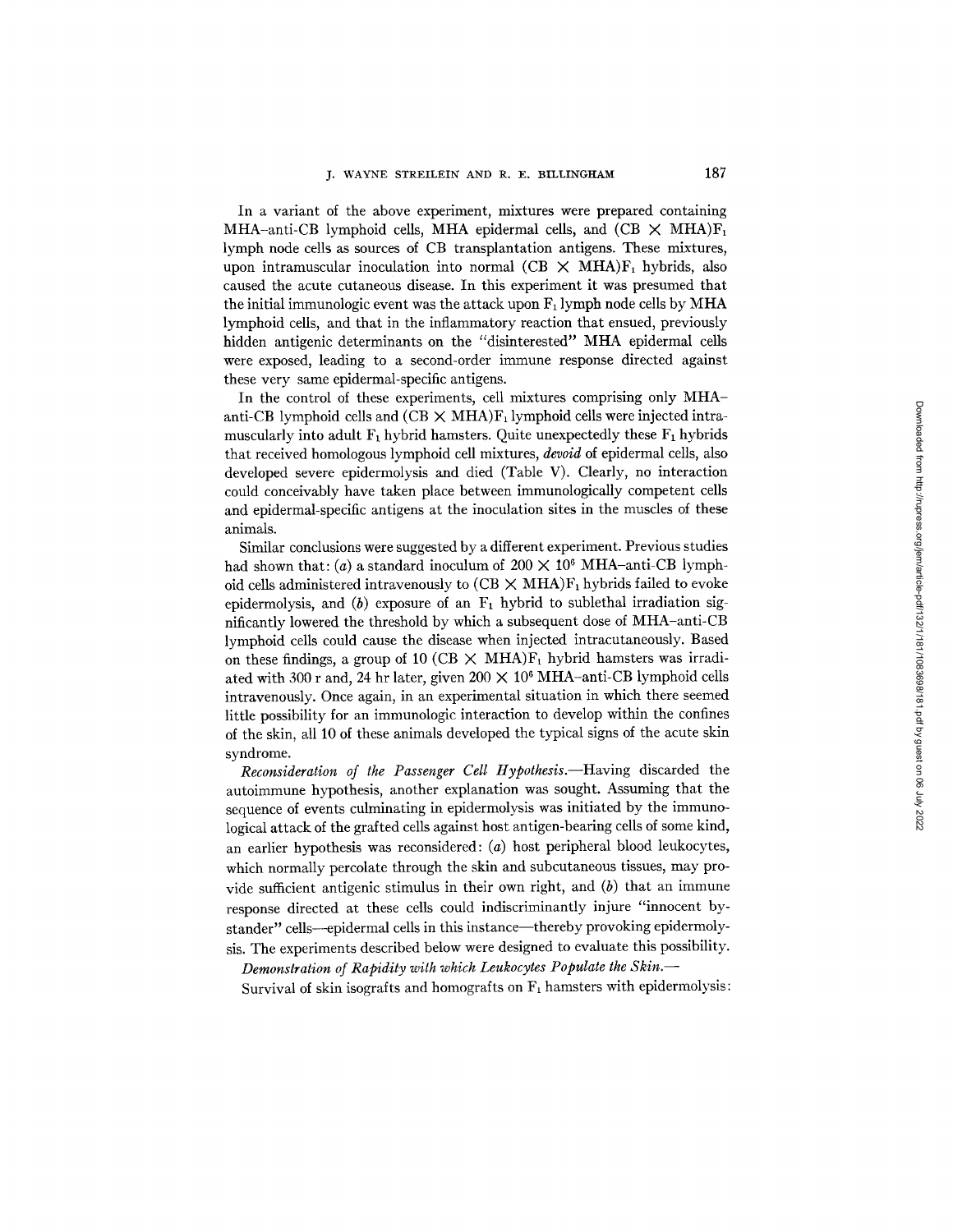10 (CB  $\times$  MHA)F<sub>1</sub> hybrids received intracutaneous inocula of 200  $\times$  10<sup>6</sup> MHA-anti-CB lymphoid cells, immediately followed by full thickness grafts of  $(CB \times MHA)F_1$  and MHA skin transplanted on opposite sides of the thorax. Inspection of these grafts was carried out at 3 and 5 days, and at each subsequent day. Since the inocula of donor cells were in the supralethal range, each of these animals followed a typical clinical course, developing local epidermolysis at 7 days, followed by generalized involvement of the skin within the next 3 days. The grafts of  $F_1$  and MHA skin which had healed in and acquired a vigorous blood supply by the 5th day after grafting, suddenly exhibited complete epidermolysis and underwent total rejection between the 10th and 11th day, i.e., the grafts in their entirety were sloughed. Although the interpretation of this finding does not differ from that of previous experimental results where epidermolysis extended through established isografts, the present observations do indicate that, if passenger leukocytes in extravascular spaces are responsible for the antigenic stimulus in epidermolysis, they rapidly attain threshold concentration in the skin, within 1 wk in freshly grafted skin.

Detection of chimerism in MHA hosts reconstituted with  $F_1$  cells: A somewhat different means of assessing the speed with which extravascular host leukocytes may contribute to cutaneous antigenicity involved the use of immune lymphocyte transfer (ILT) reactions (5) in lethally irradiated MHA hosts that had been reconstituted with a mixture of lymph node and bone marrow cells from  $(CB \times MHA)F_1$  hybrid donors. Panels of such reconstituted MHA hosts, putatively chimeric with respect to  $F_1$  leukocytes, were challenged intracutaneously with standard inocula of  $10 \times 10^6$  MHA-anti-CB lymphoid cells at 1, 2, 4, 6, 8, 10, and 12 days after reconstitution. The skin test sites were read at 24 hourly intervals and delayed inflammatory reactions were taken as indicative of the existence of CB transplantation antigens, presumably present on bloodborne  $F_1$  hybrid leukocytes at the skin test site. Even at the earliest testing period, i.e. 24 hr after administration of  $(CB \times MHA)F_1$  lymphohematopoietic cells to lethally irradiated MHA hamsters, positive ILT reactions consistently developed. In fact, the intensity of these reactions was not less than that of similar reactions evoked by challenge at 7 or even 12 days after reconstitution. This evidence suggests that within 24 hr of administration of  $F_1$  lymphohematopoietic cells, the latter (or their progeny) enter the blood stream whence they migrate into tissue sites in sufficient number to be recognized antigenically. It should be mentioned that as a consequence of performing these skin tests, in the course of which each animal received an aggregate dosage of 50-100  $\times$  10<sup>6</sup> sensitized cells, all the chimeric hosts developed severe epidermolysis.

Susceptibility to Epidermolysis of  $F_1$  Hamsters Chimeric with Respect to Pa*rental Leukocytes.--In* the preceding experiments, despite the genetic identity of putative attacking cells and their *host,* these animals developed the acute skin disease. Although these findings suggest that passenger leukocytes are sufficient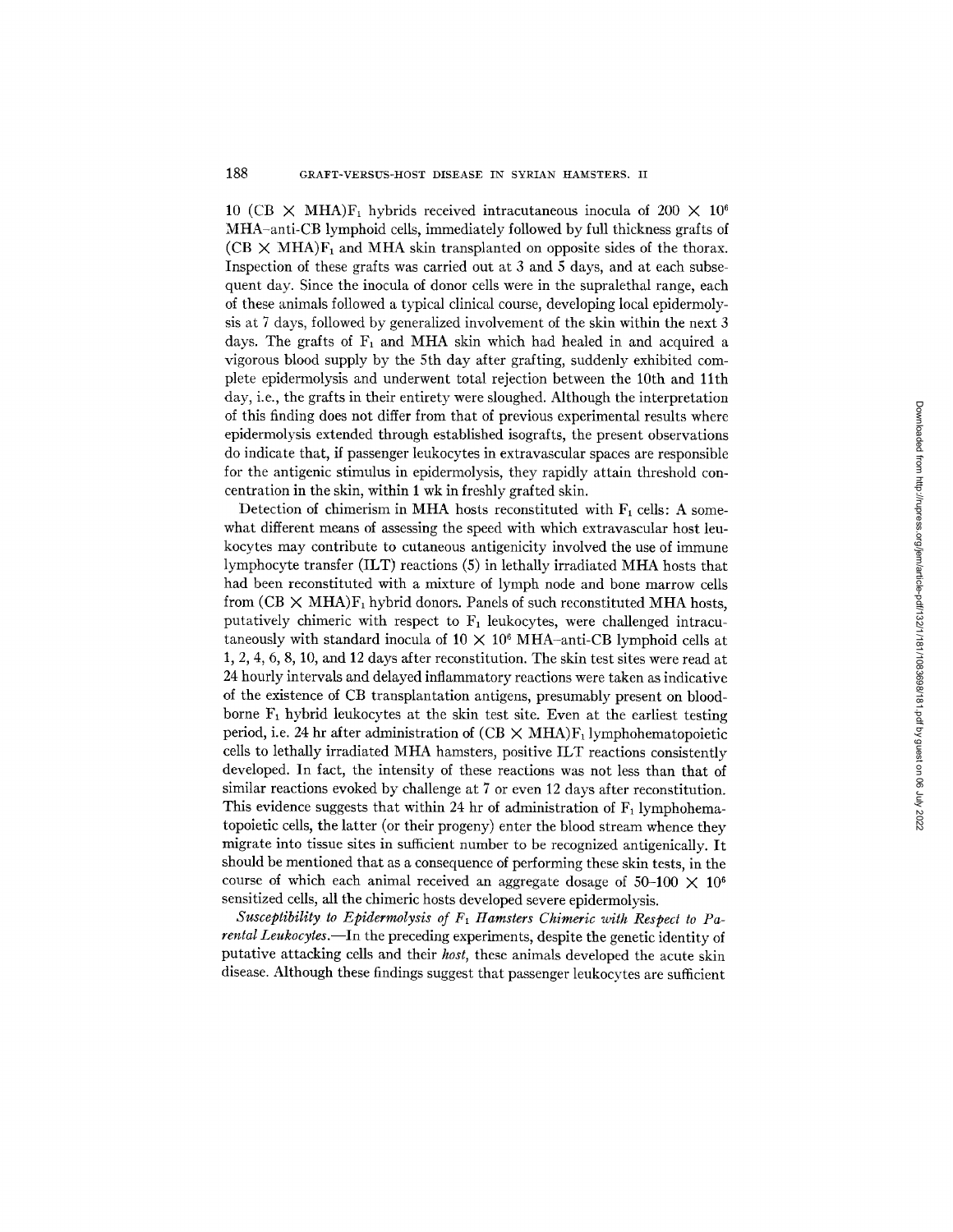in their own right as antigenic stimuli for the procurement of epidermolysis, a more stringent theoretical requirement could be met by answering the corollary: are passenger leukocytes the *only* important source of antigen necessary for producing epidermolysis in hamsters? It seemed that the ideal experimental animals for an analysis of this question would be  $(CB \times MHA)F_1$  hybrid hamsters whose own circulating leukocytes of myeloid and lymphoid origin had been replaced by cells derived from MHA donors. Should passenger cells be the only important source of antigen in epidermolytic disease, then these animals should



FIG. 1. (CB  $\times$  MHA)F<sub>1</sub> hybrid hamsters were rendered chimeric with respect to MHA lymphohematopoietic cells in this fashion. These animals served as hosts for experiments bearing on the role of "passenger" leukocytes in the pathogenesis of epidermolysis.

be resistant to subsequent intracutaneous challenge with MHA-anti-CB lymphoid cells.

Unfortunately, initial attempts to produce  $F_1$  hybrids chimeric with respect to MHA leukocytes met expected failure. Lethal irradiation of  $F_1$  hybrids followed by the intravenous inoculation of bone marrow ceils from normal MHA donors produced a typical form of postirradiation or "secondary" disease to which these host animals succumbed 15 to 21 days after irradiation. Clearly, such animals could not serve as the experimental subjects in the studies suggested above. This complication was circumvented by making use of the ob-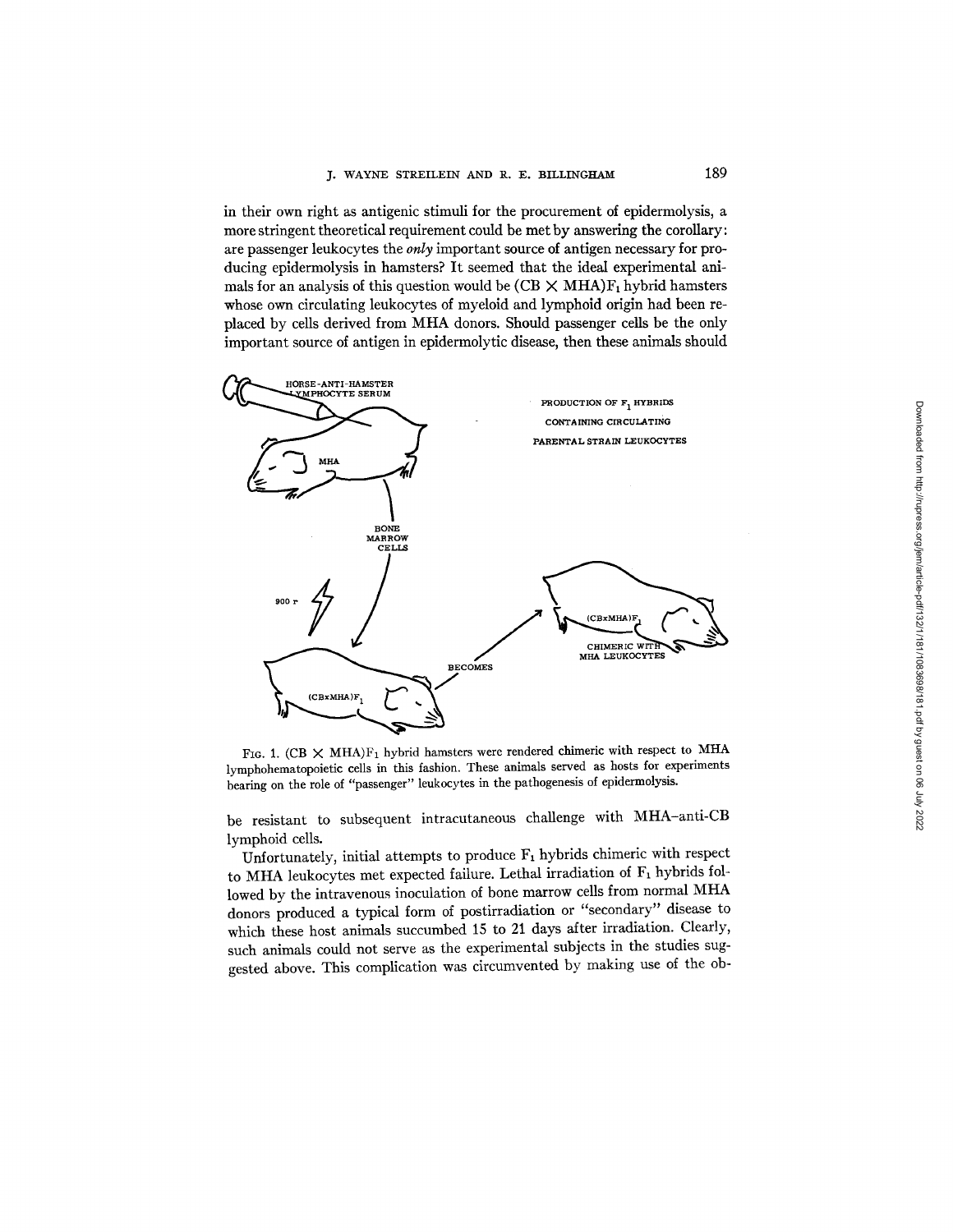servation that bone marrow cells derived from MHA donors which had been treated with ALS were capable of effectively rehabilitating  $F_1$  hybrids exposed to lethal doses of whole body'X-irradiation; more important, these restored and now chimeric hamsters developed no sign of graft-versus-host disease whatever -specifically, no evidence of epidermolysis. Accordingly, a large group of  $(CB \times MHA)F_1$  hybrids were exposed to 900 r and reconstituted within 24 hr with one donor equivalent each 6f bone marrow cells from ALS-treated MHA hamsters (Fig. 1). These animals served as test subjects for the experiments now to be described. Beginning at the 2nd wk after irradiation, subgroups of these animals were studied at 2 weekly intervals in the following manner: at each test period four hybrid chimeras were inoculated intradermally with 200  $\times$  10<sup>6</sup> MHA-anti-CB lymph node cells, and another four received a similar number of

#### TABLE VI

*Results of Experiments in*  $(CB \times MHA)F_1H$  *whid Hamsters Irradiated with 300 r and Reconstituted with Hematopoietic Cells from MHA Donors Treated with Horse-anti-Hamster Lymphocyte Serum* 

| Time after<br>reconstitution<br>with MHA-ALS<br>CB-anti-MHA<br>bone marrow<br>donors | Intensities of ILT reactions incited<br>by lymph node cells from |                             | $\mathbb{R}^n$<br>Intensities of direct reaction<br>incited by lymph node cells<br>from chimeric-F <sub>1</sub> donors in<br>MHA-anti-CB<br>MHA-anti-CB hosts<br>donors | Appearance of<br>epidermolysis in<br>chimeric-F <sub>1</sub> hosts<br>incited by lymph<br>node cells from |                              |
|--------------------------------------------------------------------------------------|------------------------------------------------------------------|-----------------------------|-------------------------------------------------------------------------------------------------------------------------------------------------------------------------|-----------------------------------------------------------------------------------------------------------|------------------------------|
|                                                                                      |                                                                  | $CB-anti-$<br>MHA<br>donors |                                                                                                                                                                         | MHA-anti-<br>CB donors                                                                                    |                              |
| wk                                                                                   | $10 \times 10^6$ cells/inoculum                                  |                             |                                                                                                                                                                         |                                                                                                           | $200 \times 10^6$ cells/host |
| 2                                                                                    | $2.5+*$                                                          | $2.3 +$ *                   | 2.0, 2.0, 1.5, 1.5                                                                                                                                                      | 4/4                                                                                                       | 4/4                          |
| 4                                                                                    | $2.2^{\circ}$                                                    | $1.4+$                      | 0, 0, 0, 0                                                                                                                                                              | 4/4                                                                                                       | 4/4                          |
| 6                                                                                    | $2.7 +$                                                          | $0.4 +$                     | 0, 0, 0,                                                                                                                                                                | 3/3                                                                                                       | 0/4                          |
| 8                                                                                    | $2.8+$                                                           | $1.3+$                      | 1.3, 0, 0                                                                                                                                                               | 4/4                                                                                                       | 2/4                          |
| 10                                                                                   | Not done                                                         | $1.8 +$                     | 1.5, 1.3                                                                                                                                                                | 4/4                                                                                                       | 2/4                          |
| 12                                                                                   | $2.0 +$                                                          | $1.6+$                      |                                                                                                                                                                         | 4/4                                                                                                       | 4/4                          |

\* Mean peak reaction score of at least 20 cutaneous inoculation sites. Only scores of  $> 1+$  are considered to be significantly positive.

CB-anti-MHA cells. The inoculation sites were inspected at 24 hourly intervals and scored as conventional ILT reactions. The animals were then observed for periods up to 3 months for evidence of epidermolysis and/or other signs of systemic graft-versus-host disease. Additional hybrid chimeras were sacrificed at each test period, their lymph nodes removed, and cell suspensions prepared from them inoculated into the skins of MHA hamsters preimmunized to CB transplantation antigens to test for the presence of CB antigens, and by implication of CB cells in the inoculum. Finally, skin grafts were removed from these same hybrid chimeras and transplanted to normal MHA animals to determine their survival times.

These experiments and their results are summarized in Table VI. Examina-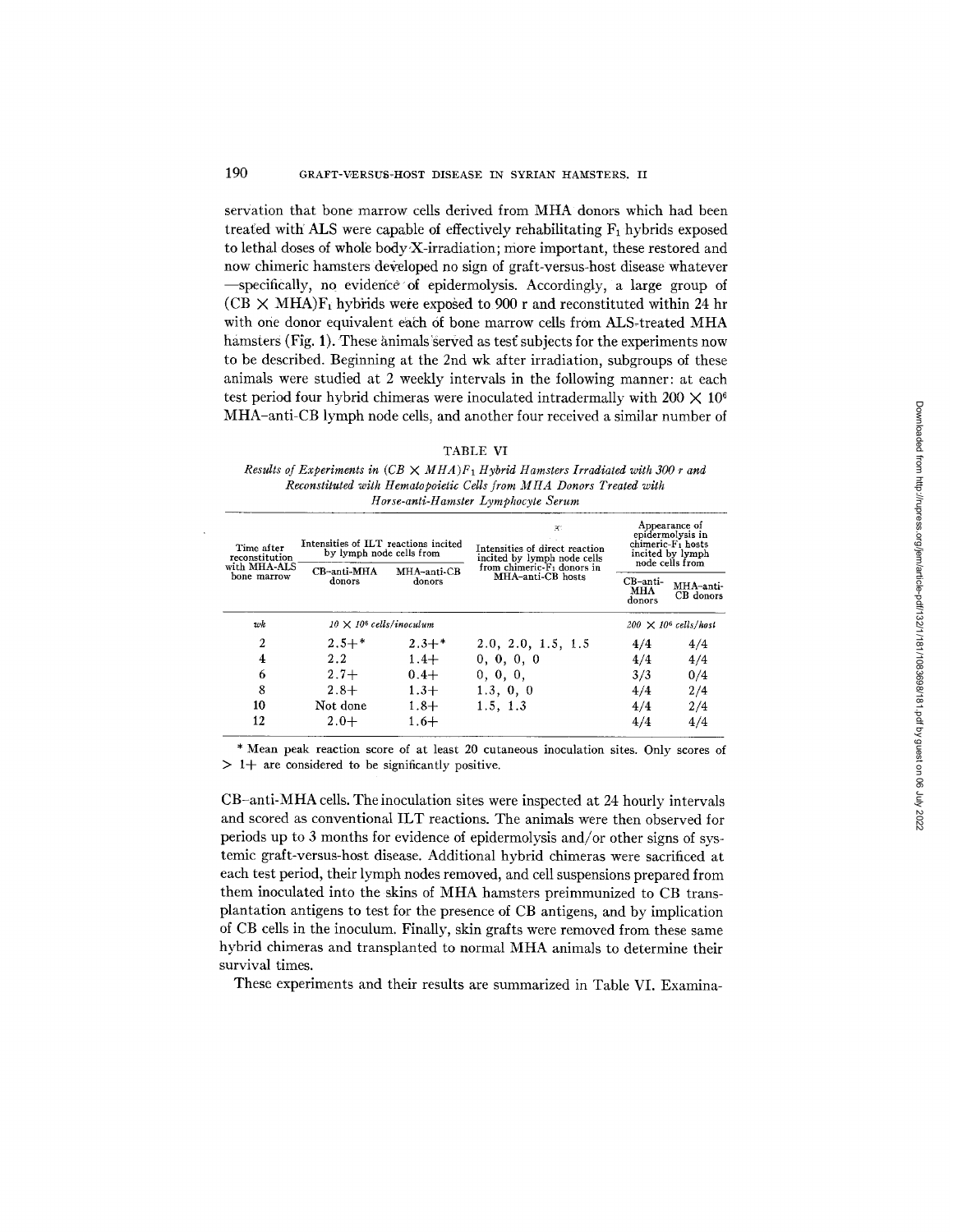tion of the ILT reaction data shows that the capacity of CB-anti-MHA lymph oid cells to incite significantly positive reactions in the skins of hybrid chimeras remained undiminished throughout the experimental period. This was in sharp contrast to the capacity of MHA-anti-CB cells injected under the same conditions. By as early as the 4th wk after reconstitution, MHA cells were able to mount only feeble ILT reactions in hybrid chimeras, and by the 6th wk no inflammatory reactions whatsoever appeared at the sites of cellular inoculation.

Direct reactions carried out with lymph node cells derived from hybrid chimeras to determine whether CB antigens could be detected therein were significantly positive indicating the presence of CB tissue antigens 2 wk after reconstitution. They became negative when repeated at 4 wk and remained so until beyond the 8th wk after reconstitution.

The ILT reactions evoked by CB-anti-MHA node cells regularly gave rise to severe lethal epidermolysis in hybrid chimeric hosts at each test period. By contrast, MHA-anti-CB node cell inocula were able to effect epidermal necrolysis in hybrid chimeras only at 2 to 4 wk after reconstitution. By 6 wk, these chimeric  $F_1$  animals were impervious to the induction of epidermolysis by specifically sensitized MHA lymphocytes, suggesting the virtual replacement of the native lymphohematopoietic cell components by those of MHA origin. Susceptibility to epidermolysis induced by MHA-anti-CB cells was demonstrable again 8-12 wk after reconstitution, apparently signifying the return to the circulation of the host's own, i.e.  $(CB \times MHA)F_1$ , lymphohematopoietic cells bearing CB transplantation antigens. This indirect evidence suggests that these animals were not in fact stable chimeras. The percentage contribution of donor cells apparently increased until the 6th wk after reconstitution, when few or no host ceils were detectable. Thereafter, and varying from host to host, the circulating donor cell pool gradually receded in size, obviously at the appearance of the reemergent host cells.

These observations add weight to the proposition that the only source of transplantation antigen that is both necessary and important to the production of overt homologous disease as evidence by epidermolysis in hamsters is leukocytes of peripheral blood,—cells which apparently are constantly leaving the blood stream and traversing the interstitium of the host integument and other tissues. However, this does not imply that all of the transplantation antigenic activity of the skin of the hybrid chimeras is attributable to passenger cells. Fig. 2 shows the median survival times of chimeric- $F_1$  skin grafts on normal MHA recipients. Irrespective of the time of removal of the grafts from their donors after the latter had been rendered chimeric, the skin grafts were ultimately rejected, indicating the unequivocal presence of effective CB antigens. However, beyond the 4th wk after reconstitution, the survival times of these grafts were significantly prolonged as compared to those removed from chimeras of shorter duration or from normal (CB  $\times$  MHA) $F_1$  donors. This is interpreted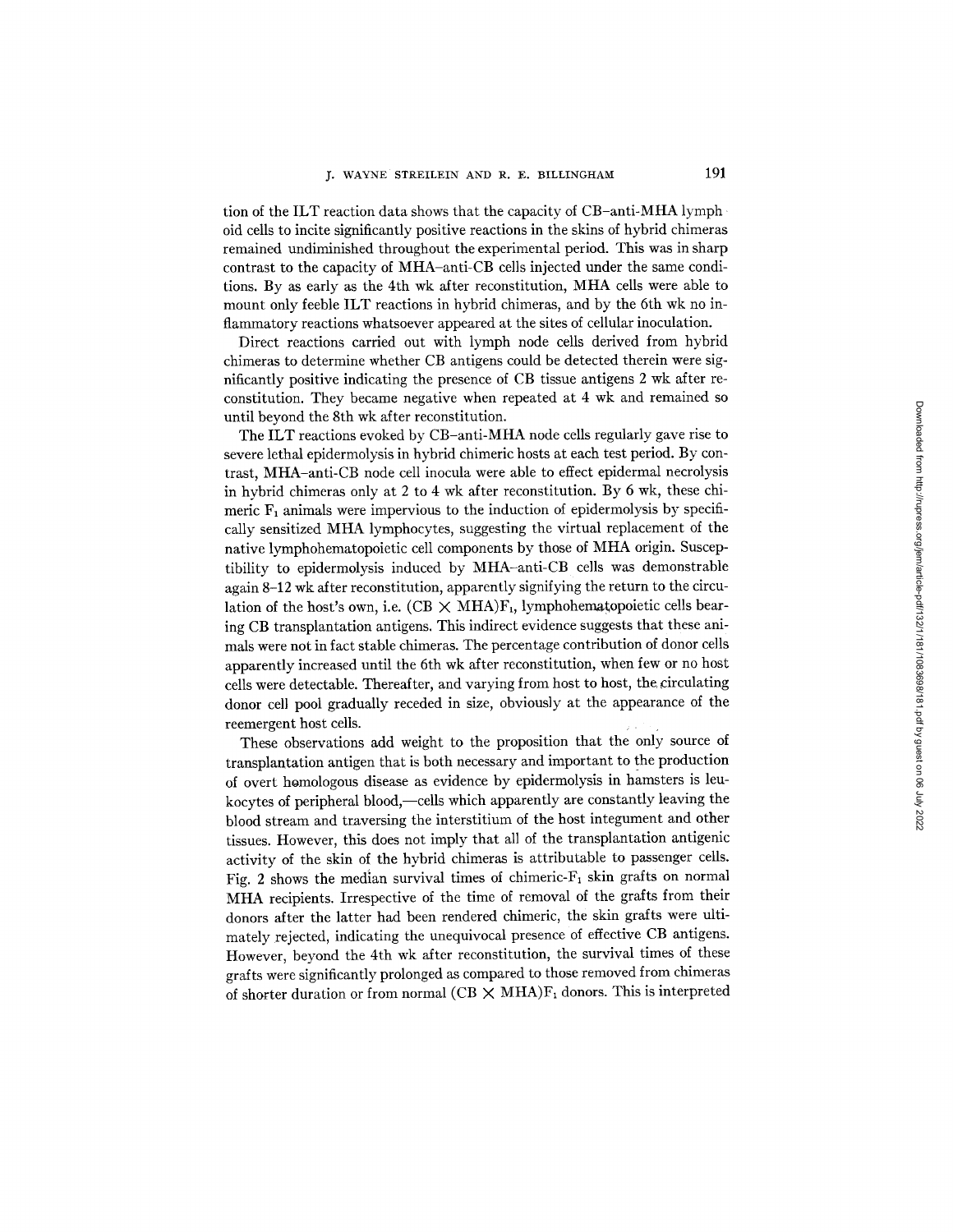

# 192 GRAFT-VERSUS-HOST DISEASE IN SYRIAN HAMSTERS. II

FIG. 2. Per cent survival of Chimeric F1 skin grafts on normal MHA recipients.

as a crude indication of the extent to which passenger leukocytes contribute to the antigenic stimulus of a solid tissue homograft such as skin.

## DISCUSSION

It is well recognized that transplantation antigens are represented on practically all tissues of the body (6). In the early investigations of transplantation or homologous diseases, it was assumed that, because of the ubiquity of these antigens, all host tissues must be more or less at the same risk with regard to the immunologically based destructive process. However, more than a decade of experience with experimentally and clinically induced homologous disease syndromes in different species has demonstrated a great disparity between the ravages of the disease in certain tissues and the apparently trivial involvement of other tissues. Without question, disruption, destruction and atrophy of host lymphatic tissues, including lymph nodes, spleen and thymus, routinely and uniformly form the keystone of the pathologic picture of homologous disease (7-9). In many instances, functional and histological evidences of relative or absolute bone marrow destruction have also been described (10). Although the skin and its appendages are usually affected, the manner and extent of involvement vary such that the lesions may be chronic and mild as in adult mice and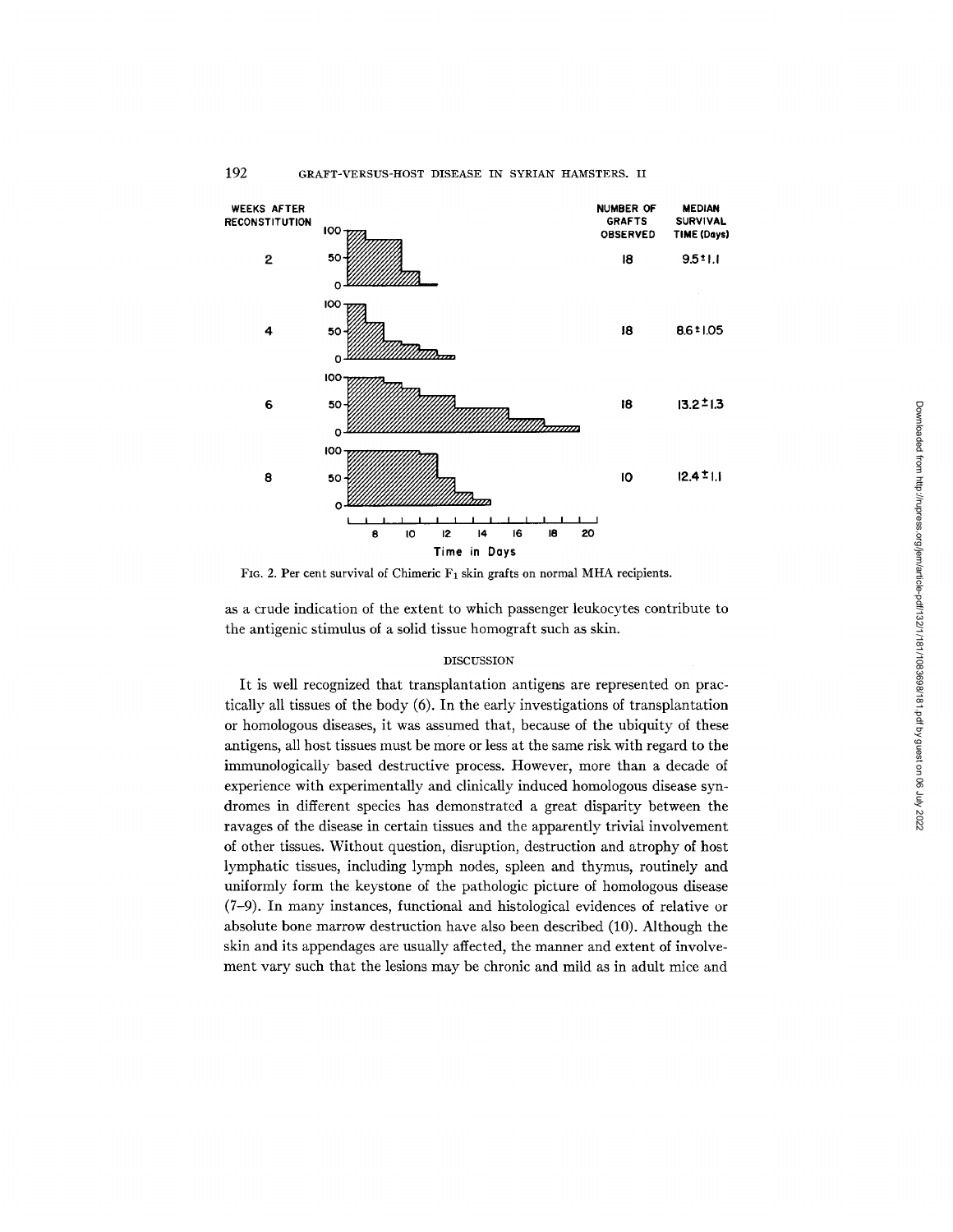rats (11), or devastatingly severe as in hamsters. Lesions in the gastrointestinal tract are common in mice and primates, whereas hepatic dysfunction is a prominent feature of graft-versus-host disease in many species (12). By contrast, there is surprisingly little evidence that muscle, bone, gonads, endocrine, renal, or nervous tissues are involved in the destructive process. This discrepancy between the expectations and the observations in GVH disease has focused attention on the need to identify with precision the primary target tissue as a prelude to understanding the pathogeneses of the various manifestations of the disease.

With this in mind, the present demonstration that, despite the extent and severity of the epidermolysis, skin does not serve as a primary immunologic target in acute homologous disease in hamsters seems significant. In the experiments described, the presence of transplantation antigens on the surfaces of epidermal cells proved to be quite superfluous to either the triggering or the sustenance of the immunologic reaction going on within these hosts. When MHA hamsters rendered chimeric with respect to  $(CB \times MHA)F_1$  leukocytes were injected intracutaneously with lymphoid cells from isologous MHA donors previously immunized to CB transplantation antigens, their integument exhibited severe epidermolysis. This finding indicated that cells of lymphohematopoietic origin were capable in their own right of providing sufficient antigenic stimulus and target to incite a systemic graft-versus-host reaction. Even more impressive was the crucial observation that  $F_1$  hybrid hosts whose own circulating pool of leukocytes had virtually been replaced by cells of MHA genetic origin were completely impervious to intracutaneous challenge with suspensions of MHAanti-CB lymph node cells. Under these circumstances, it was clear that the only relevant source of CB transplantation antigen in the elicitation of epidermolysis and systemic GVH disease was afforded by leukocytic cells. Thus, if leukocytic cells bearing appropriate transplantation antigens are absent from a challenged host animal, neither the antigens present on its own epidermal cells nor on the cells of any other somatic tissue are adequate to induce sufficient GVH reactivity to express itself overtly.

Having identified these peripheral blood leukocytes on circumstantial grounds as the suspected primary targets (at least with respect to epidermolysis), the problem remains of explaining by what means the interaction between these cells and donor attacking lymphoid cells effects the dermal-epidermal dissolution. One simple hypothesis makes the reasonable assumption that the particular location wherein this cellular interaction occurs dictates the type of lesion that ensues: in the epidermolytic syndrome donor cells engage "passenger leukocytes" as they traverse the extravascular spaces of the dermis and subdermis. As a consequence of their interaction, nonspecific, pharmacologically active agents are released--agents with vasoactive, chemotactic, cytotoxic and mitogenic properties--that produce the inflammation and destroy the skin as an *"innocent* bystander." Experimental evidence in support of the important role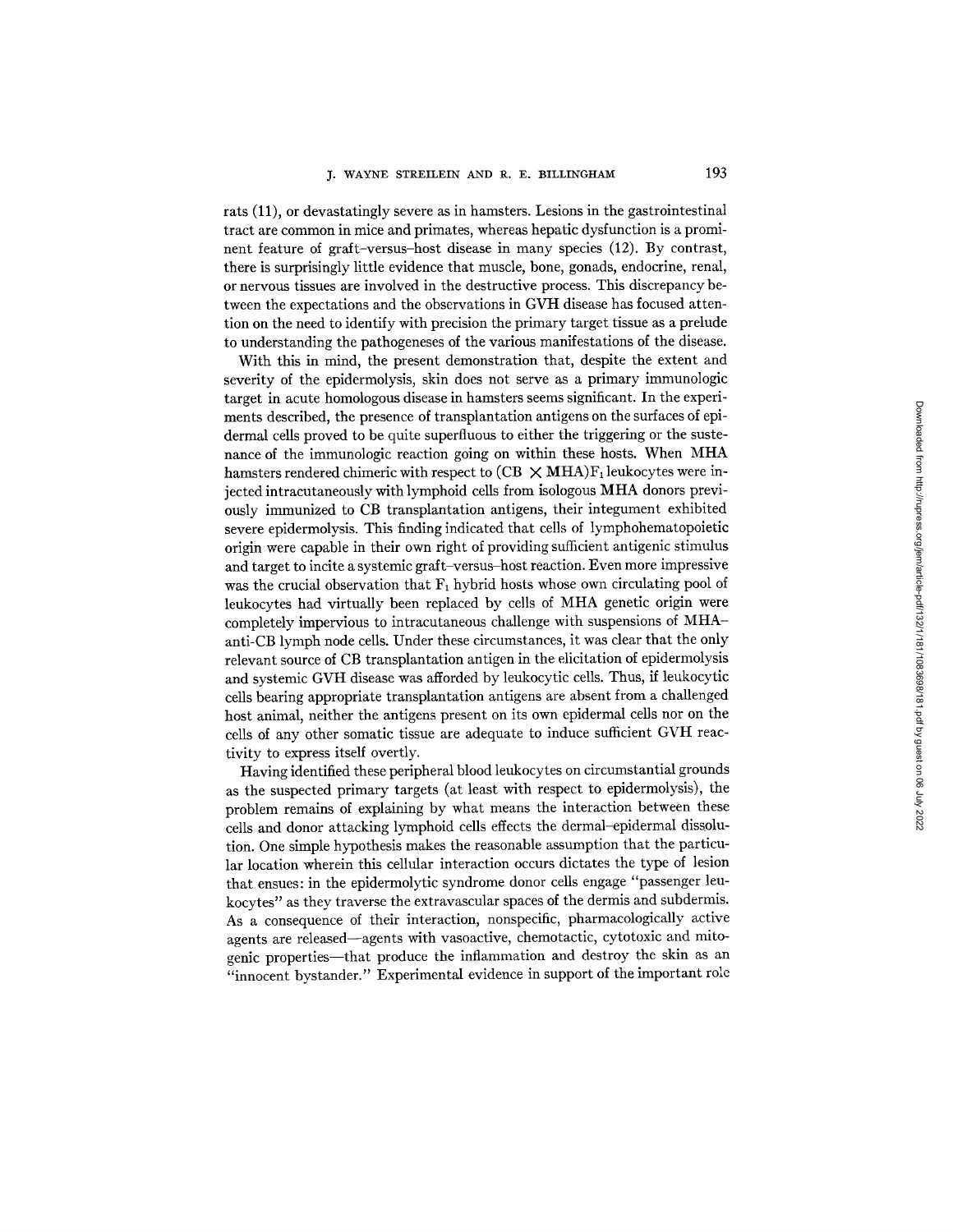played by "passenger cells" is available from a variety of sources demonstrating: (a) their functional presence as a source of antigen in skin homografts  $(13)$ ;  $(b)$ their decisive role as contributors of antigen in local graft-versus-host reactions in the skin  $(14)$  and in the kidney  $(15)$ ;  $(c)$  their importance in the genesis of splenomegaly and pock formation on the chorioallantoic membrane of chick embryos (8). Similarly, the notion that immunologic reactions can bring about the destruction of "innocent bystander" cells has also gained firm support from the results of ingeniously designed in vitro experiments (16), as well as suggestive evidence obtained from experiments in intact animals (17-19).

Despite the appeal that the wedding of these two hypotheses affords, it is only fair to point out that none of the evidence presented here precludes the possibility that the donor cell-host leukocyte interaction may actually take place at some more central location--perhaps within the nodes and spleen, rather than in the skin. In that case, as a consequence of this centrally based cellular interaction, it is suggested that there would be released into the general circulation the postulated chemical mediators whose systemic effects would then depend upon the differential susceptibilities of various somatic tissues to their actions. If, on the basis of further experimental evidence, either of these hypotheses proves to be valid, a pathogenetic mechanism will have been provided that would account for the majority of lesions in GVH disease occurring on an immunologically nonspecific basis.

Could it be that ceils of lymphohematopoietic origin offer the only important immunologic target to the attacking donor lymphocytes? If so, how can this peculiar vulnerability be accounted for? Clearly, several distinctive cell types are produced from lymphohematopoietic progenitors, and the possibility must be considered that not all of them are at risk of GVH attack. Lafferty and Jones (8), using the chorioallantoic membrane in an allogeneic system, have shown that the production of pocks and the development of splenomegaly depend exclusively upon the interaction of donor lymphoid cells with host *lymphoid* cells (of "reticular" origin). In addition, Heim (20) has recently reported that in adrenalectomized  $F_1$  hybrid mice, the only pathologic lesions produced by inoculated parental strain lymphoid cells are found in the so-called thymic dependent regions of the lymph nodes and spleen. The thymus itself, as well as the rest of the node tissue and gut-associated lymphoid structures in these animals, are preserved, suggesting that when, as is usual, these tissues are altered in GVH disease, a second order causative mechanism is operative through the nonspecific agency of the adrenal cortical hormones. If these exciting observations are corroborated by others, the identity of the immunologic target in GVH disease will have been further localized to those anatomic areas containing thymus-dependent lymphocytes. It is then of more than passing interest that the immunologically competent, attacking cells in the donor inoculum are believed also to be thymus-dependent (21). Immunogenetic considerations aside,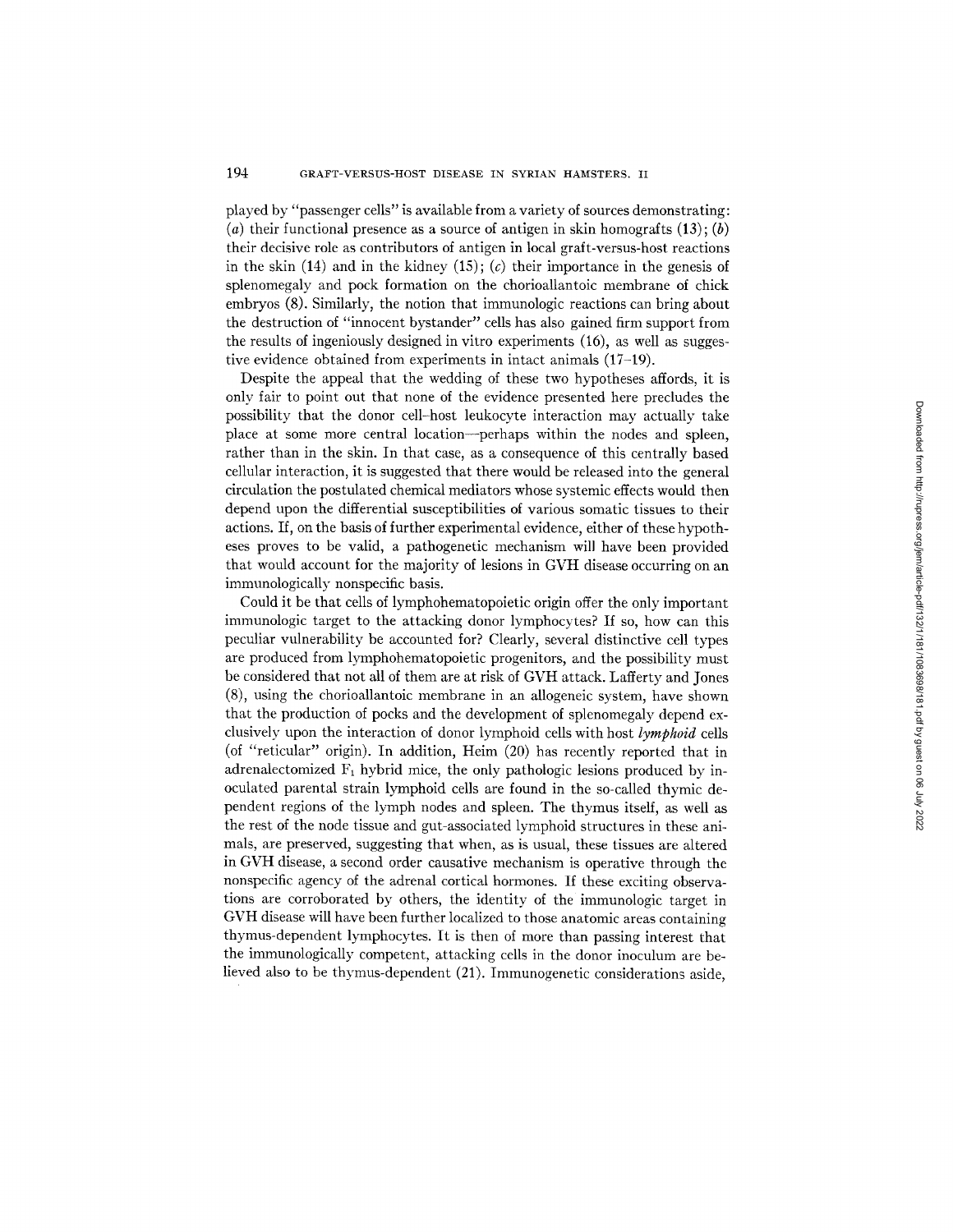one might expect these donor lymphoid cells, following their injection into an homologous host, to resume their unique and circuitous physiologic pathway, as though in "home territory." Opportunities for immunologic collision of these cells with their counterparts in the host would be found at the major touchstones along their common route—the thymus-dependent regions of the lymph nodes and spleen. It is worth considering the possibility that, once the initial immunological response has thus been joined, the lesions that are found in the skin, in the gut, and in other somatic tissues bear no direct immunologic relationship to the inciting cause; these tissues are destroyed nonspecifically by association or by virtue of contiguity.

#### **SUMMARY**

The epidermolytic syndrome that can be obtained at will in  $F_1$  hybrid hamsters by the cutaneous inoculation of adequate doses of parental strain lymphoid cells has been investigated to determine whether the cutaneous lesions are due to an autoimmune process arising from the severe, initial GVH reactions in the skin. It was amply demonstrated that inoculation of donor cells into the skin was of crucial importance to the development of epidermolysis. Parental strain lymphoid cells in similar doses delivered by any other route into normal  $F_1$  hybrids failed absolutely to incite the acute syndrome. If "immune lymphocyte transfer" reactions incited by donor ceils in the host's skin were surgically removed at timed intervals after inoculation, only complete excision within 24 hr prevented the appearance of epidermolysis in  $F_1$  hybrid hosts, indicating that inoculated donor cells must remain within the confines of the skin for approximately 24 hr in order to evoke the disease, persistence for longer periods of time being unnecessary for the subsequent course of the disease. However, reconstitution experiments involving the intramuscular inoculation of suspensions containing mixtures of donor cells and host lymphoid cells, in the presence or absence of epidermal cells, unequivocally indicated that *no* intimate exposure of lymphoid cells to putative skin-specific antigens was essential. Similarly, the elicitation of generalized epidermolysis in  $F_1$  hybrids irradiated with 300 r and then inoculated *intravenously* with donor cells casts further doubt on the pathogenic importance of the skin as a source of tissue-specific antigen.

The results of subsequent experiments indicated that host leukocytes, rather than parenchymal cells of the dermis or the epidermis, were important contributors of the transplantation antigenic stimulus. Moreover, a series of experiments, using  $(CB \times MHA)F_1$  hybrid hosts that had been lethally irradiated and reconstituted with bone marrow cells from ALS-treated MHA donors, indicated that from 6 to 10 wk after reconstitution-when direct and immune lymphocyte transfer reactions showed a virtual absence of native  $F_1$  leukocytes from the circulation--donor cells obtained from specifically sensitized MHA donors were completely ineffective in inducing epidermolysis, while equivalent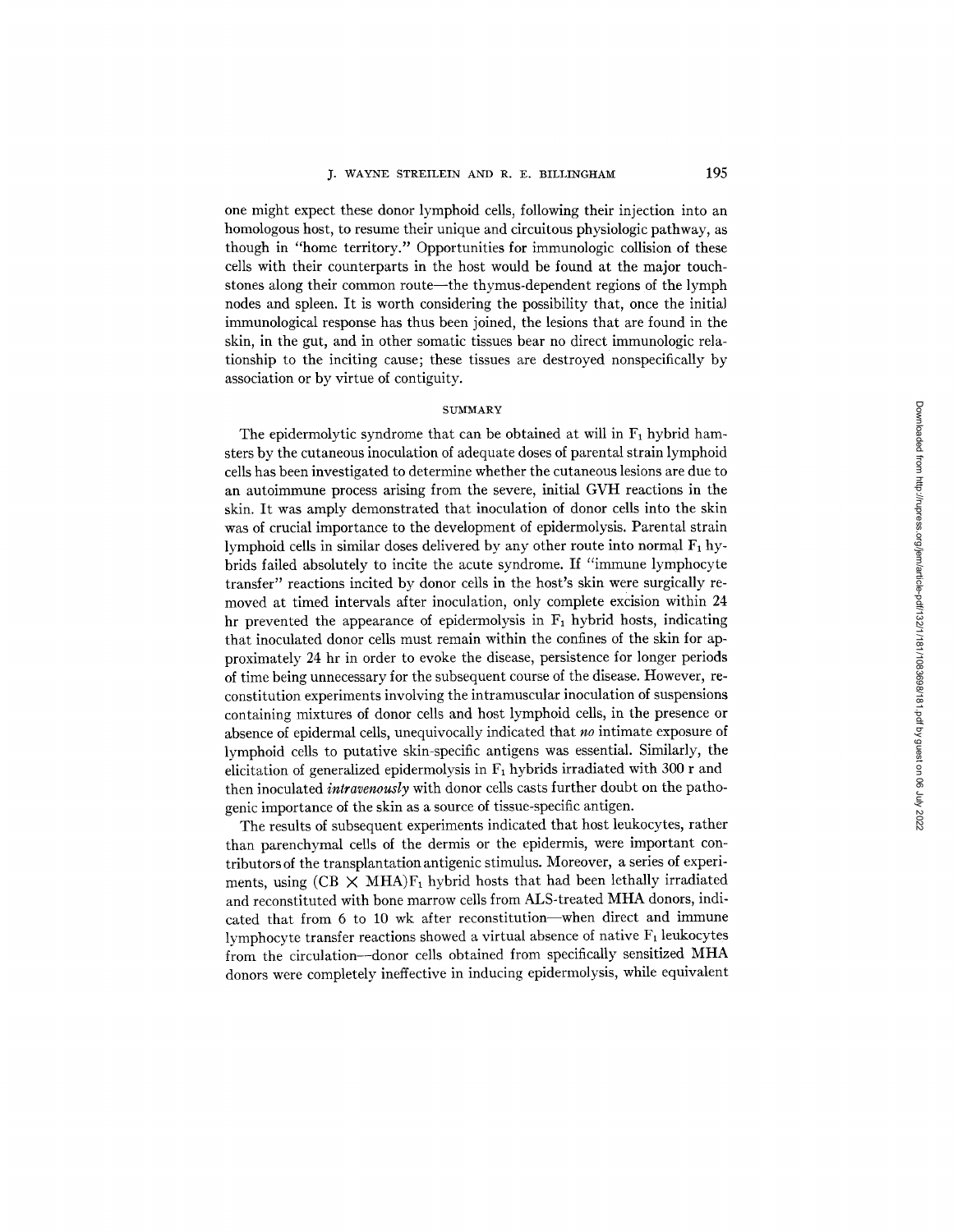lymphoid cell inocula derived from CB donors evoked the cutaneous disease irrespective of the time elapsed since reconstitution.

To explain these findings it is postulated that in hamsters, the primary targets in graft-versus-host disease incited by the intracutaneous inoculation of donor cells are leukocytes originating in bone marrow or lymph node, or both.

We wish to thank Mr. Steven Tay and Mr. Alan Schneider for gathering data from some of these experiments. Mr. George Sawchuck provided many of the experimental animals and also assisted with some of the work. We are especially appreciative of the excellent and constant technical assistance of Mrs. Joan Streilein without whom this work could not have been accomplished. Dr. Charles Shaffer kindly provided the anti-lymphocyte serum used in these experiments.

## BIBLIOGRAPHY

- 1. Streilein, J. W., and R. E. Billingham. 1970. An analysis of *graft-versus-host*  disease in hamsters I. The epidermolytic syndrome--its description and procurement. *J. Exp. Med.* 132:163.
- 2. Burnet, F. M., and F. Fenner. 1949. The Production of Antibodies. Macmillan, and Co., Ltd., Melbourne, Australia.
- 3. Gray, J. G., A. P. Monaco, M. L. Wood, and P. S. Russell. 1966. Studies on heterologous anti-lymphocyte serum in mice. I. In vitro and in vivo properties. *J. Immunol.* 96:217.
- 4. Billingham, R. E. 1968. The biology of graft-versus-host reactions; The Harvey Lectures, series 62:21-78. Academic Press, Inc., New York.
- 5. Brent, L., J. B. Brown, and P. B. Medawar. 1962. Quantitative studies on tissue transplantation immunity. VI. Hypersensitivity reactions associated with rejection of homografts. *Proc. Roy. Soc. Ser. B.* 156:187-209.
- 6. Medawar, P. B. 1958. The immunology of transplantation. 1956-57. *Harvey*  Lect. 52:144.
- 7. Billingham, R. E., and L. Brent. 1959. Quantitative studies on tissue transplantation immunity. IV. Induction of tolerance in newborn mice and studies on the phenomenon of runt disease. *Phil. Trans. Roy. Soc. London, Ser. B.* 242:439.
- 8. Lafferty, K. J., and M. A. S. Jones. 1969. Reaction of the graft-versus-host type. *Aust. J. Exp. Biol. Med. Sci.* 47:17-54.
- 9. Howard, J. G. 1961. Changes in the activity of reticulo-endothelial system following the injection of parental spleen cells into  $F_1$  hybrid mice. *Brit.* J.  $Exp$ . *Pathol.* 42:72-82.
- 10. Porter, K. A. 1960. Immune hemolysis: a feature of secondary disease and runt disease in the rabbit. *Ann. N.Y. Acad. Sci.* **87:**391-402.
- 11. Billingham, R. E., V. Defendi, W. K. Silvers, and D. Steinmuller. 1962. Quantitative studies on the induction of tolerance of skin homografts and on runt disease in neonatal rats. *J. Nat. Cancer Inst.* 28:365-435.
- 12. Van Bekkum, D. W., and M. J. DeVries. 1967. Radiation Chimeras, Academic Press, Inc. New York.
- 13. Steinmuller., D. 1967. Immunization with skin isografts taken from tolerant mice. *Science (Washington).* 158:127-129.